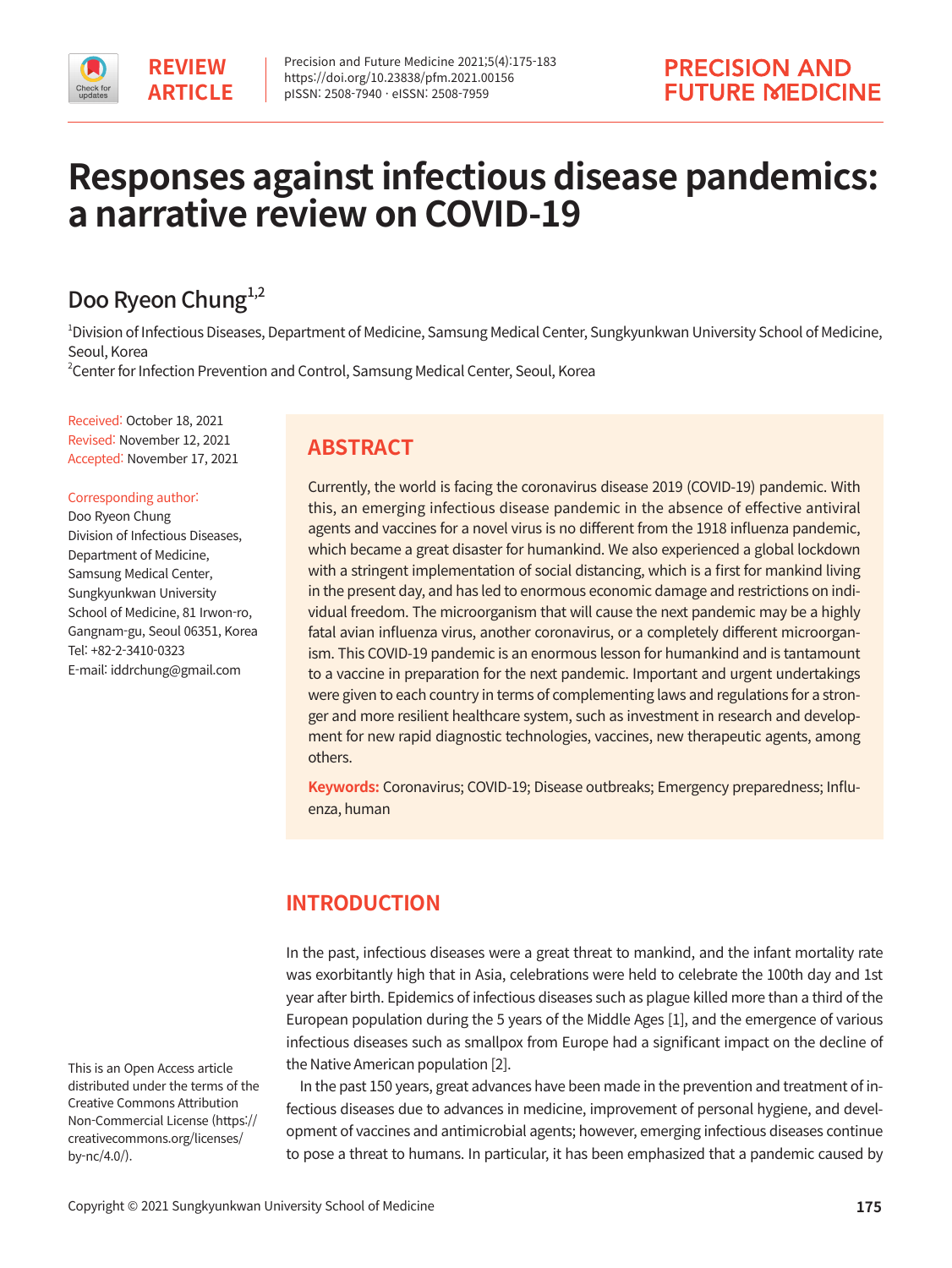Responses to pandemics

emerging infectious diseases can cause serious disasters to mankind at any time; therefore, it is necessary to prepare for it. However, it is true that preparations were not sufficient, and this coronavirus disease 2019 (COVID-19) pandemic clearly revealed it. This paper intends to suggest how to prepare for the next pandemic by comparing and reviewing the recent pandemics experienced from the 1918 influenza pandemic to COVID-19.

#### **THE 1918 INFLUENZA PANDEMIC AND THE RESPONSES**

It is estimated that the pandemic caused by the influenza A (H1N1) virus, which lasted for about 2 years from February 1918, infected more than 500 million people out of a population of 1.8 billion at that time, resulting in more than 50 million deaths [3-5]. At this time, the disease was thought to be transmitted through the respiratory route, but the causative microorganism was not identified, and, of course, there was no accurate diagnostic method, no antiviral agent, or available vaccine. In addition, antibiotics to treat secondary bacterial pneumonia have not yet been developed. Overall, the medical care for influenza and its complications is very limited. Advanced organ supportive technologies did not exist, and intensive care units were not available until the 1950s [6].

The only way to fight this pandemic was to wear a mask and implement social distancing. Community mitigation measures included the mandatory isolation of sick persons and quarantine of their contacts, school closures, and bans on public gatherings [7]. In fact, efforts to stop the spread of infection through social distancing and isolation of infected persons were attempted when the Black Death epidemic in medieval Europe killed many people. The term "quarantine" was also derived from a policy that mandated a 40-day observation period before disembarking from a ship arriving in Venice, Italy [8]. The social picture of that time, when human relationships were devastated by avoiding meeting between close friends and even family members, is well described in the work "The Decameron" by Giovanni Boccaccio (1313 to 1375), a literary writer at the time.

## **RESPONSES AGAINST THE 1957 AND 1968 INFLUENZA PANDEMICS**

Compared to the influenza A (H1N1) pandemic of 1918, the damage caused by the influenza A (H2N2) pandemic of 1957 and the influenza A (H3N2) pandemic of 1968 were relatively small (Fig. 1) [9-11]. The reason may be that at that time, unlike in 1918, there were powerful weapons that could counteract them. After the first successful isolation of influenza A virus in 1933, a live attenuated monovalent vaccine was developed, and an inactivated bivalent vaccine was also developed and used following the isolation of influenza B in 1940 [12]. As soon as the pandemic influenza virus strain was identified, vaccines targeting this new strain could be produced within months. Although its therapeutic effect was not strong, amantadine, the first antiviral agent against influenza virus, was developed in 1964 [13]. In addition, following the discovery of sulfa drugs in the late 1920s, penicillin ushered in the antibiotic era since 1940.

#### **PREPAREDNESS FOR POSSIBLE NEXT INFLUENZA PANDEMIC IN THE EARLY TO MID 2000S**

All three respiratory virus pandemics in the last 100 years of the 20th century were caused by the influenza virus and the emergence of human infection by the highly pathogenic avian influenza virus since the late 1990s influenced the national strategies to prepare for the next pandemic crisis in the early to mid 2000s. In particular, there was a high awareness that the time had come for a new influenza pandemic to occur after the last influenza pandemic in 1968. At that time, the most important tool in preparedness guidelines was to immediately start the development of a vaccine targeting the new pandemic virus strain in the event of a novel influenza pandemic and secure vaccine-manufacturing facilities to produce enough amount to vaccinate the entire population [14-16]. The second was to stockpile antiviral drugs such as oseltamivir, an effective therapeutic agent for influenza, developed in 1996, in an amount that can be administered to more than 25% of the total population so that they can be used during a pandemic [15]. As such, the most important weapons in response to the novel influenza pandemic are vaccines and antiviral drugs, which can be used immediately, so the importance of non-pharmaceutical measures such as social distancing could be considered as relatively low.

## **RESPONSES AGAINST THE 2009 INFLUENZA A (H1N1) PANDEMIC**

The 2009 influenza A (H1N1) pandemic was a pandemic that had been anticipated to some extent like this, and diagnostic technology for viral infection had already greatly advanced,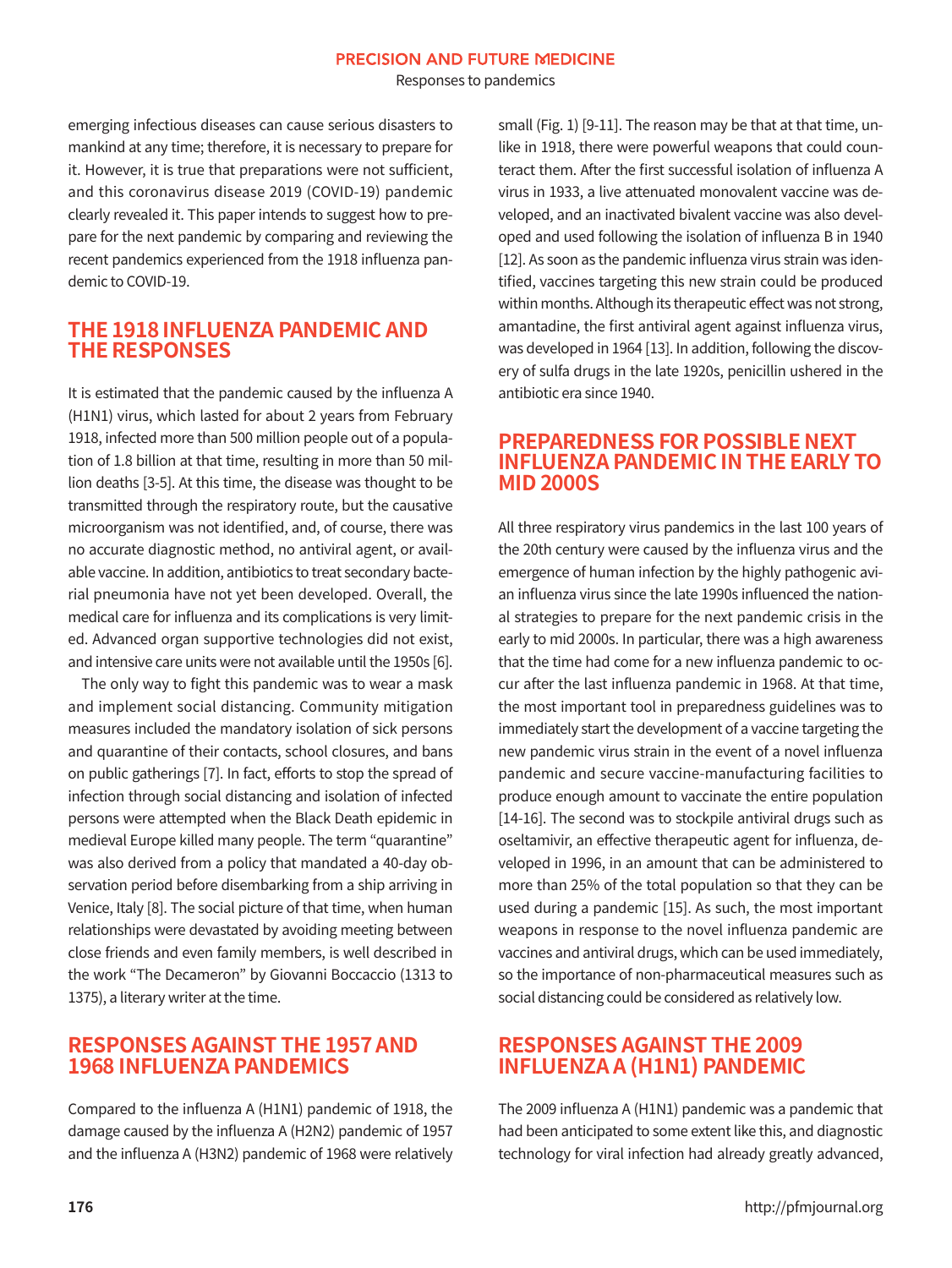Doo Ryeon Chung

| Population  | Infected | Death               | Year | Pandemic                                       | Isolation                   | Vaccine                                                   | Anti-viral                             | Critical care<br><b>PPE</b>       |
|-------------|----------|---------------------|------|------------------------------------------------|-----------------------------|-----------------------------------------------------------|----------------------------------------|-----------------------------------|
| 1.8 billion |          |                     |      | 500 million >50 million 1918 Influenza A(H1N1) |                             | None                                                      |                                        |                                   |
|             |          |                     |      |                                                | Influenza A(H1N1)<br>(1933) | Live attenuated<br>monovalent vaccine                     |                                        |                                   |
|             |          |                     |      |                                                | Influenza B (1940)          | (1936)<br>Inactivated bivalent<br>vaccine (1942)          |                                        |                                   |
|             |          |                     |      |                                                |                             |                                                           |                                        | ICU (1950s)                       |
| 2.8 billion |          | 1-2 million         |      | 1957 Influenza A(H2N2) Influenza A(H2N2)       |                             | Inactivated bivalent<br>vaccine (1958)                    | Amantadine (1964)                      |                                   |
| 3.5 billion |          | 700,000             |      | 1968 Influenza A(H3N2) Influenza A(H3N2)       |                             | Inactivated bivalent<br>vaccine (1970)                    |                                        | PAPR (1967)<br><b>ECMO (1971)</b> |
|             |          |                     |      |                                                |                             | Inactivated trivalent<br>vaccine (1978)                   |                                        |                                   |
|             |          |                     |      |                                                |                             |                                                           | Oseltamivir (1996)<br>Zanamivir (1999) | N95 respirator<br>(1995)          |
| 6.8 billion |          | 363,000-<br>570,000 |      | 2009 Influenza A(H1N1) Influenza A(H1N1)       |                             | Inactivated monovalent Peramivir (2009)<br>vaccine (2009) |                                        |                                   |
| 7.8 billion |          |                     | 2020 | COVID-19                                       | SARS-CoV2                   | New technology<br>vaccines (2020)                         |                                        |                                   |

Fig. 1. Comparison of the magnitude of outbreaks and availability of vaccines and antiviral agents between the pandemics since 1900. PPE, personal protective equipment; ICU, intensive care unit; PAPR, powered air purifying respirator; ECMO, extracorporeal membrane oxygenation; COVID-19, coronavirus disease 2019.

and the nucleic acid detection-based technology such as the real-time reverse transcriptase-polymerase chain reaction method was utilized very efficiently [17]. Crisis response capabilities differed by country. Although some developed countries were able to respond better according to preparedness guidelines, vaccine production capacity and stockpiles of antiviral drugs varied greatly between countries, which made it particularly difficult to respond to the crisis in countries where there was a shortage of antiviral agents for months before the vaccine was available [18]. However, fortunately, 2009 influenza A (H1N1) did not show a high fatality rate; therefore, it was only at a level similar to that of seasonal influenza, and the damage caused by this pandemic was not as great as initially feared [19].

## **GLOBAL RESPONSES AGAINST SEVERE ACUTE RESPIRATORY SYNDROME**

Prior to the 2009 influenza pandemic, many countries experienced a public health threat due to the epidemic, which was caused by the severe acute respiratory syndrome coronavirus (SARS-CoV) that emerged in late 2002. The SARS-CoV was the first strain capable of causing a global outbreak in recent human history, with a strong transmission and a high fatality rate; however, it faded out due to intense public health mitigation measures and international cooperation. The SARS outbreak ceased in June 2003, with a total of 8,096 reported cases and 774 deaths (case fatality rate 9.6%), with most cases being acquired nosocomially [20]. Although an effective vaccine against SARS-CoV was not available at that time, the SARS epidemic could be controlled by the successful implementation of various non-pharmaceutical measures. The re-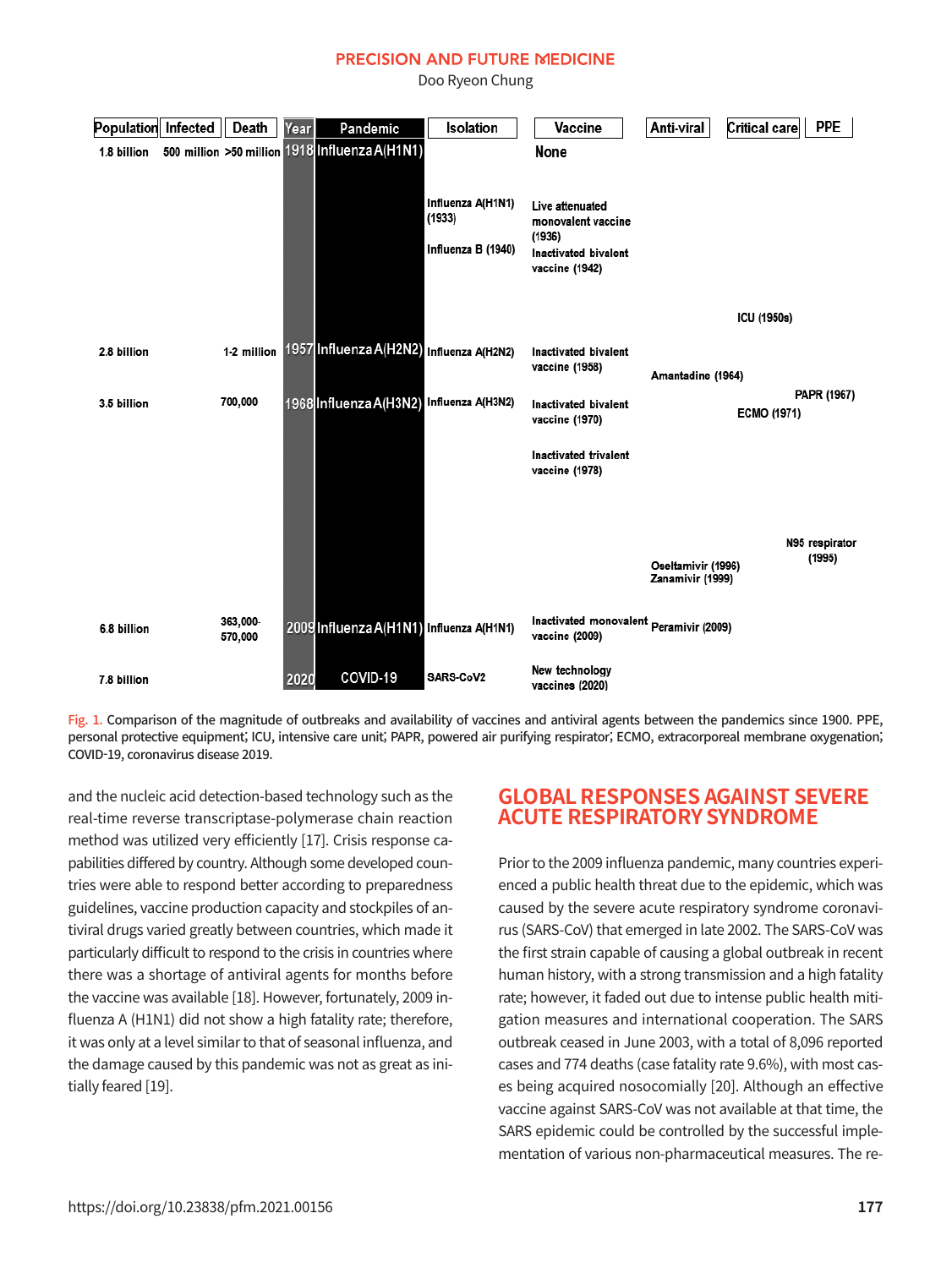Responses to pandemics

sponse to the SARS epidemics in Asian countries, including China, Hong Kong, Taiwan, and Singapore, as well as other countries such as Canada, could serve as an opportunity to strengthen their response system for highly infectious disease crises [21-25].

#### **RESPONSES TO THE CURRENT COVID-19 PANDEMIC**

Following the epidemic caused by SARS-CoV in 2002 and the novel influenza A (H1N1) pandemic in 2009, the pandemic that has come as a threat to all countries in the world for 10 years was a new CoV, not the influenza virus that mankind has anticipated and has been preparing for, which has made it difficult to control at the beginning of the pandemic. This is the first CoV that has caused a pandemic in recent human history. CoVs have repeatedly crossed species barriers, and some well-known examples are SARS-CoV and Middle East respiratory syndrome coronavirus (MERS-CoV). These viruses likely originated from bats and then jumped into another mammalian host before crossing species barriers to infect humans: the Himalayan palm civet for SARS-CoV and the dromedary camel for MERS-CoV [26].

Because influenza virus is a respiratory virus that continues to cause seasonal epidemics around the world, there is an established infrastructure for global surveillance, prevention, and treatment that can be applied to any new pandemic strain. Vaccine-manufacturing companies can produce a vaccine for a pandemic in a few months in collaboration with the public health sector, which actually occurred during the 2009 influenza pandemic. In contrast, there are no existing vaccines or effective antiviral agents for coronavirus. Unlike the influenza pandemic, in order to develop a vaccine with proven efficacy and safety, vaccine candidates had to start with phase 1 clinical trials [27]. However, fortunately, SARS-CoV-2 has a high genetic similarity to SARS-CoV [28], as the name suggests, and so previous studies on virulence factors of SARS-CoV and some experiences in the early stages of vaccine development against SARS-CoV helped speed up vaccine development to some extent during this pandemic by SARS-CoV-2 [29-33].

The increase in international flight traffic from China during the past decades has accelerated the initial spread of this virus between countries to a more rapid pace [34,35]. In addition, in contrast to SARS-CoV, it has been difficult to contain the spread of infection because patients with COVID-19 begin viral shedding and transmit the virus even before symptoms

develop [20]. At the beginning of this pandemic, we experienced that SARS-CoV-2 caused significant morbidity and mortality in the elderly, and that a sudden increase in the number of severe cases of COVID-19 caused the collapse of the nation's healthcare system [36-39].

Until an effective vaccine was available, non-vaccine preventive measures, including wearing a mask, were very important [40-42]. Policies of various regulating strengths, from a nationwide lockdown to targeted social distancing, have been applied differently in each country and even within each country depending on the epidemic situation [43,44]. In addition, policies that prohibit entry from countries with large outbreaks or that apply a 2-week quarantine to those arriving from abroad have been widely implemented. Efforts to prevent the spread of infection included mandatory quarantine, people wearing masks both indoors and outdoors, school closures, sports stadiums with empty spectators, business closures, prohibition of large-scale private and public gatherings, international travel restrictions, conferences or seminars held in virtual meetings, and so on. Such interventions have also resulted in global economic disruptions [45,46]. These multifaceted public health interventions would seem as if we had returned to the 1918 influenza pandemic situation; however, it was an unavoidable and a very important preventive measure during the first year of this pandemic in the absence of a vaccine.

Some countries, such as Sweden, have minimized the lockdown policy and adopted the herd immunity strategy at an early stage of this pandemic with the expectation that herd immunity would be reached faster to minimize further waves of transmission [47]. However, this strategy failed because an increasing number of patients with severe COVID-19 exceeding the surge capacity resulted in increased deaths and disruption of the healthcare system. It should be stated that this is not a realistic approach for many countries as it works best when a country has a certain age demographic like younger and healthier populations and a healthcare system capable of handling a large number of cases [48].

To alleviate social distancing or lockdown policies that caused great inconvenience to life and took a toll on the economy, the successful development and mass production of effective and safe vaccines are urgently needed. Initially, there was no guarantee that vaccine development would be successful in 12 to 18 months [49,50]. However, fortunately, the vaccine was successfully developed, and vaccination began less than a year after it was declared a Public Health Emergency of International Concern on January 30, 2020 by the World Health Organization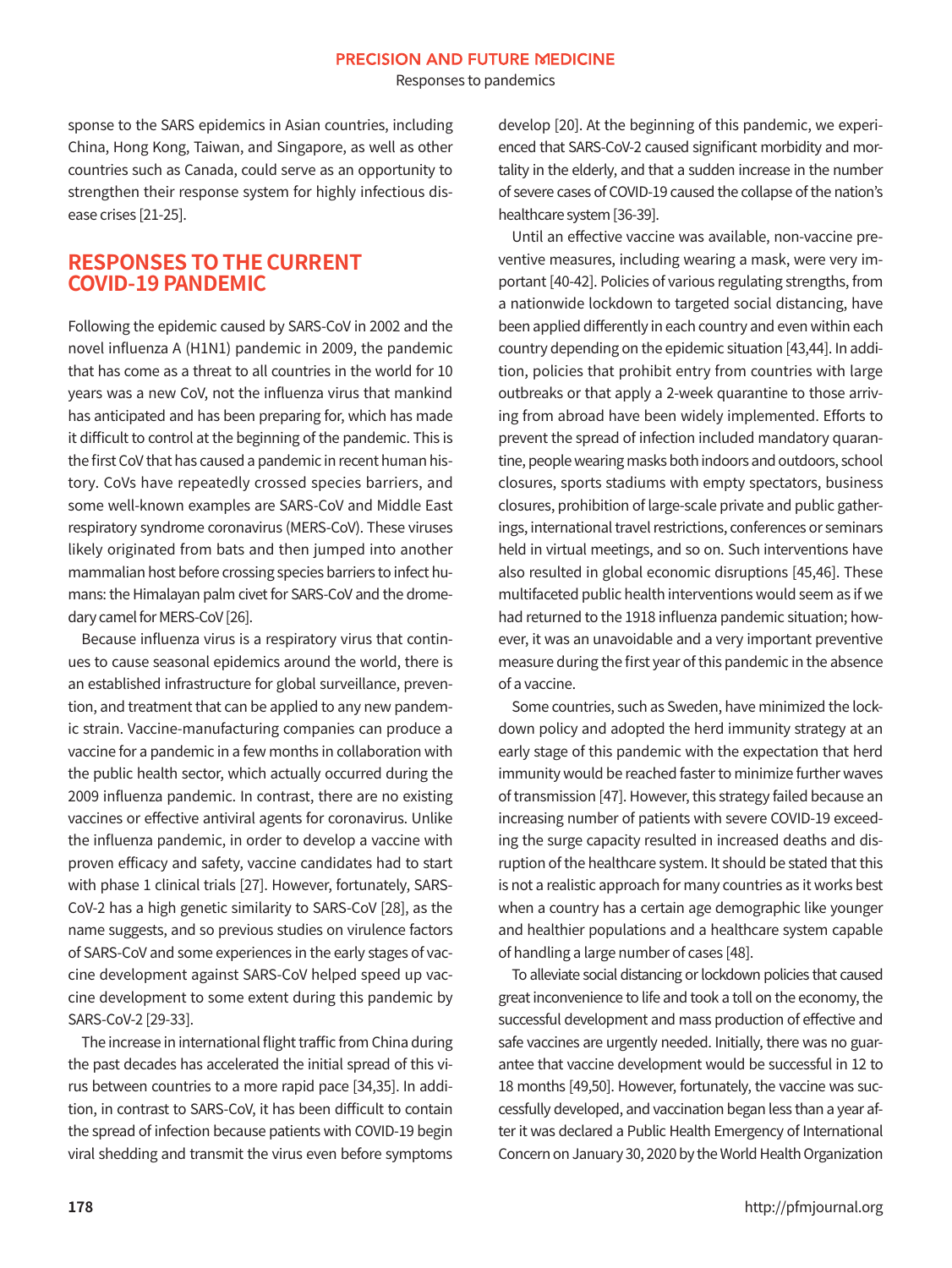Doo Ryeon Chung



Fig. 2. Intercontinental comparison of coronavirus disease 2019 (COVID-19) vaccination completion rates by country. These charts were created using the data provided by "Our World in Data" website as a source [52].

(WHO) and later declared a pandemic [51]. Currently, there are multiple different platforms of vaccines being administered in many countries, although there are large differences in vaccination rates from country to country (Fig. 2) [52].

Unlike in the past, which mainly depended on live attenuated virus vaccines or inactivated virus vaccines, new technology vaccines have been successfully developed and used during this pandemic, including nucleic acid vaccines, viral vector vaccines, and protein-based vaccine [53-55]. In particular, nucleic acid vaccines and non-replicating viral vector vaccines are important weapons that give hope to end the current pandemic as the first antiviral vaccines successfully developed and licensed in human history. As of September 17, 2021, there are 22 approved vaccines, seven of which have been approved by the WHO [56]. There were 193 countries

with approved vaccines. Vaccine candidates in clinical trials included 37 vaccines in phase 3 clinical trials, 66 vaccines in phase 2 clinical trials, and 37 vaccines in phase 1 clinical trials [56].

Monoclonal antibodies and immunomodulating agents have been mainly used for the treatment of COVID-19; however, new antiviral agents have been developed and started to be used in clinical practices in some countries. Dissemination through mass production of effective antiviral agents is essential for the control of the pandemic.

#### **PREPAREDNESS AGAINST THE NEXT PANDEMIC**

As soon as this SARS-CoV-2 pandemic can be contained, we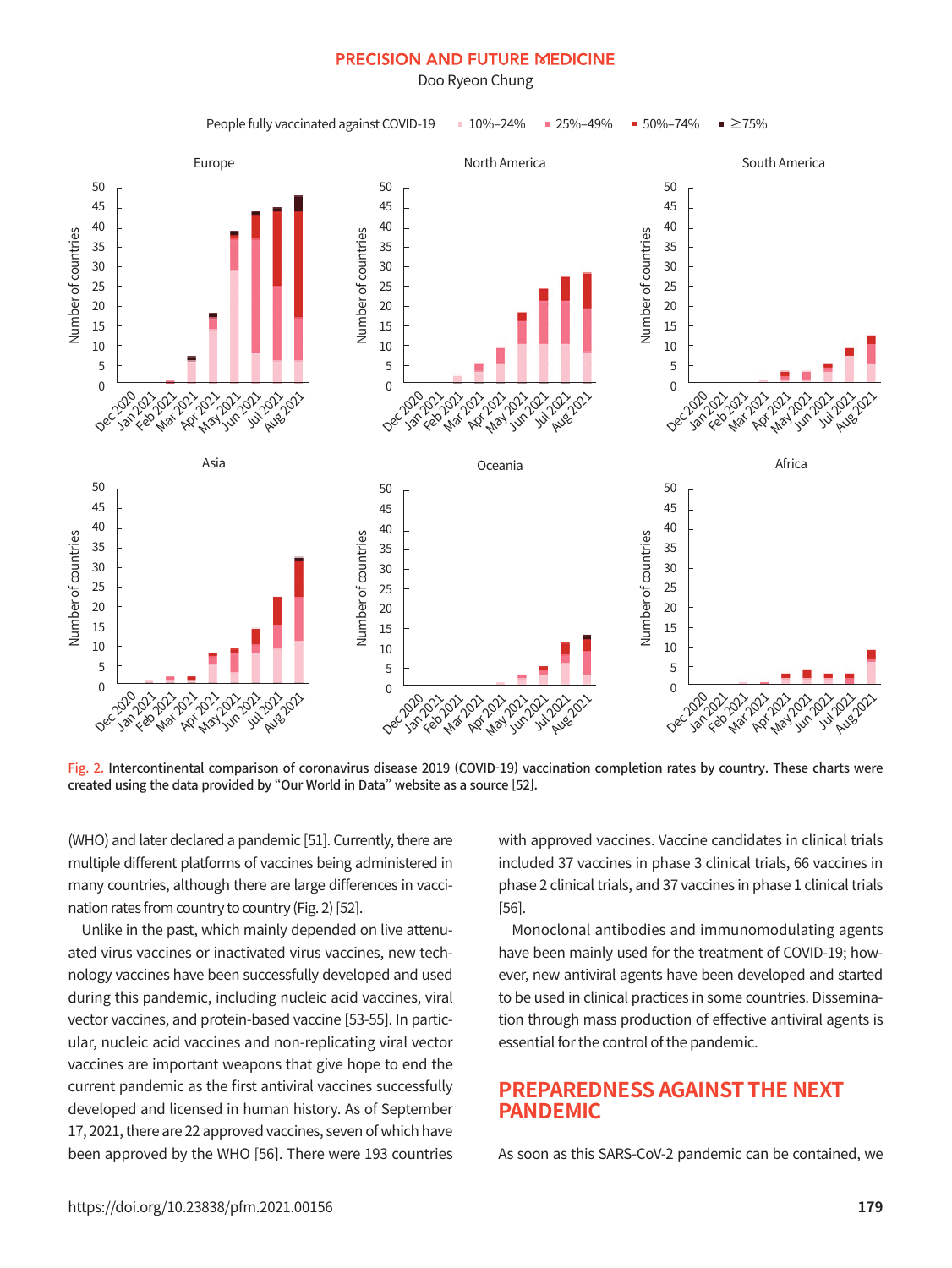Responses to pandemics

need to prepare for the next pandemic that can come at any time. It may be a novel influenza virus, it may be another novel CoV, or it may be a completely different species of virus. More than 100 years have passed since the 1918 influenza pandemic, and we are more prepared for the next influenza pandemic, with global influenza surveillance, advanced molecular diagnostics, influenza vaccines, vaccines for some respiratory bacterial infections, antiviral and antibacterial agents, improved infection control, and advanced intensive care with ventilator support [6].

One of the worst-case scenarios is a pandemic caused by a highly pathogenic avian influenza virus. Highly pathogenic avian influenza viruses of subtypes H5N1 and H7N9 have the potential to cause a pandemic in humans and is of great concern because the mortality rate of human infection is very high [9]. From January 2003 to June 2021, 862 human infections of H5N1 avian influenza have been diagnosed in 15 countries, and 455 deaths have been reported, with a mortality rate of 52.8% [57]. In addition, 1,568 people were diagnosed with H7N9 avian influenza in China from the beginning of 2013, and 616 people died (mortality rate, 39.3%) [58]. Although human-to-human transmission of avian influenza has seldom occurred, the risk of having a pandemic potential through mutation exists. If the highly pathogenic avian influenza virus that causes human infection with a fatality rate of more than 60% mutates and causes a pandemic by making it easier to transmit from person to person, the impact would be considerable even if antiviral agents exist and vaccine production is possible within a few months [3].

In the event of a pandemic caused by a virus that is more deadly than the current or previous pandemics, the damage to mankind could be very serious. In 1918, the world's population was only about 1.8 billion, and most people lived in rural areas. At present, the human population has quadrupled to more than 7.2 billion, and far more people live in densely populated metropolitan areas, posing a greater risk of infectious disease transmission [59]. Furthermore, the growing number of international travel makes the global spread of infectious diseases much easier.

In response to the pandemic initiated by an emerging infectious disease, the following are important: early recognition of an emerging infectious disease, rapid identification of causative microorganisms, rapid communication and cooperation between countries, technologies for rapid diagnosis, identification of viral virulence factors and rapid vaccine development, facilities for mass production of new technology vaccines, and successful public health interventions with public cooperation until the vaccine is available, and cooperation between the public and private health sectors. To prepare for the next pandemic, it is necessary to improve the healthcare system and invest in research and development for diagnostic technology, vaccines, and therapeutics.

## **CONCLUSION**

Having suffered the first pandemic caused by the coronavirus in the past century, we have tried to stop the spread through a global lockdown, including stringent social distancing measures without a vaccine for the first year, and now we are in the stage of overcoming the pandemic through widespread vaccination. Unlike the influenza pandemic, which we could respond to from the beginning with effective antiviral agents and vaccines, we experienced that a pandemic caused by a novel virus without existing effective antiviral agents and vaccines could be disastrous for humankind. More importantly, we need to prepare for the next pandemic. We are well aware of our vulnerabilities as we have been through the COVID-19 pandemic.

## **CONFLICTS OF INTEREST**

No potential conflict of interest relevant to this article was reported.

#### **ORCID**

Doo Ryeon Chung https://orcid.org/0000-0001-9267-101X

## **AUTHOR CONTRIBUTIONS**

Conception or design: DRC. Acquisition, analysis, or interpretation of data: DRC. Drafting the work or revision: DRC. Final approval of the manuscript: DRC.

## **REFERENCES**

- 1. DeWitte SN. Mortality risk and survival in the aftermath of the medieval Black Death. PLoS One 2014;9:e96513.
- 2. Patterson KB, Runge T. Smallpox and the native American. Am J Med Sci 2002;323:216-22.
- 3. Taubenberger JK, Morens DM. 1918 Influenza: the mother of all pandemics. Emerg Infect Dis 2006;12:15-22.
- 4. Taubenberger JK, Kash JC, Morens DM. The 1918 influen-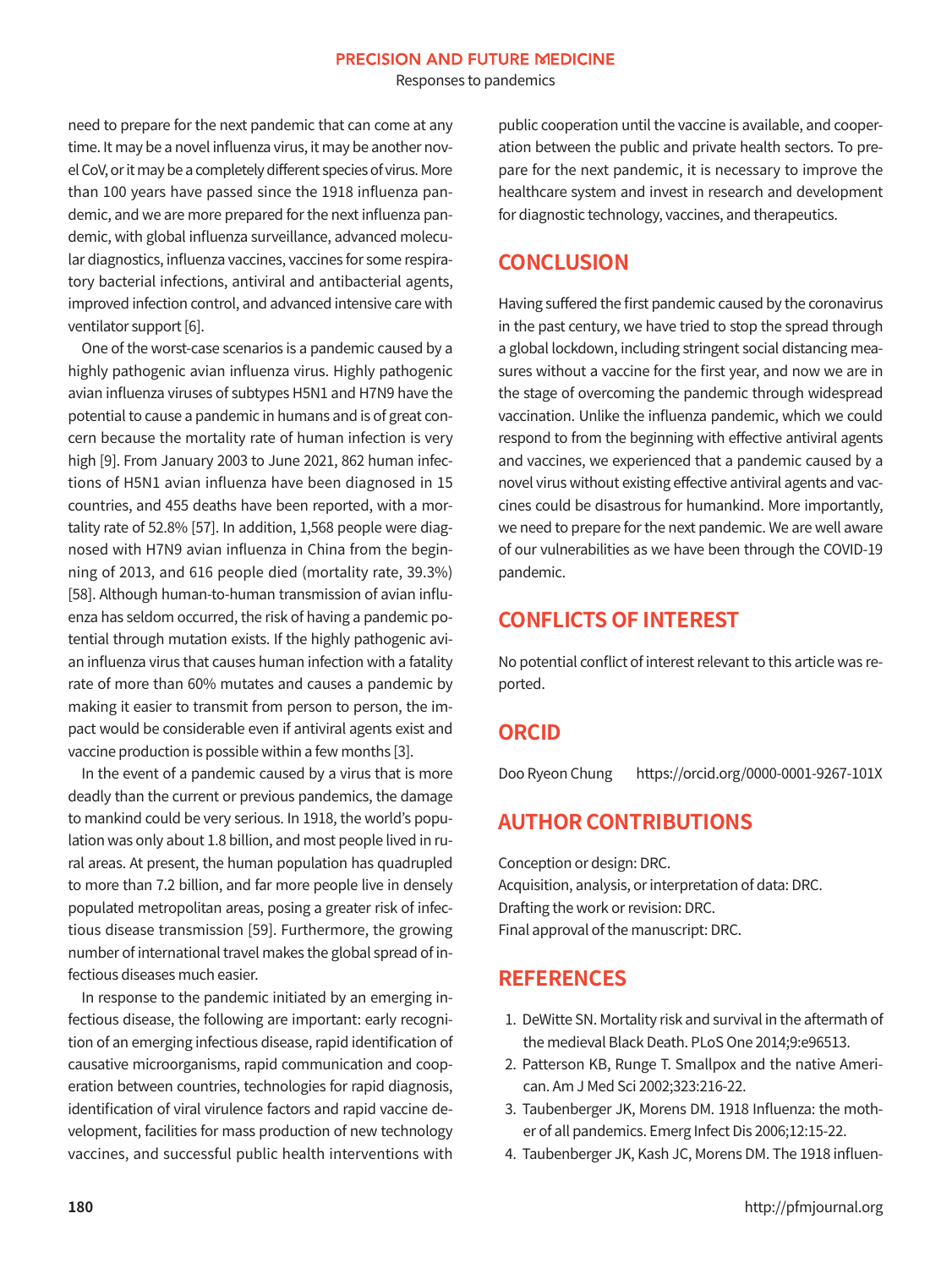Doo Ryeon Chung

za pandemic: 100 years of questions answered and unanswered. Sci Transl Med 2019;11:eaau5485.

- 5. Jester BJ, Uyeki TM, Patel A, Koonin L, Jernigan DB. 100 Years of medical countermeasures and pandemic influenza preparedness. Am J Public Health 2018;108:1469- 72.
- 6. Jester B, Uyeki TM, Jernigan DB, Tumpey TM. Historical and clinical aspects of the 1918 H1N1 pandemic in the United States. Virology 2019;527:32-7.
- 7. Markel H, Lipman HB, Navarro JA, Sloan A, Michalsen JR, Stern AM, et al. Nonpharmaceutical interventions implemented by US cities during the 1918-1919 influenza pandemic. JAMA 2007;298:644-54.
- 8. Sehdev PS. The origin of quarantine. Clin Infect Dis 2002; 35:1071-2.
- 9. Nickol ME, Kindrachuk J. A year of terror and a century of reflection: perspectives on the great influenza pandemic of 1918-1919. BMC Infect Dis 2019;19:117.
- 10. Jester BJ, Uyeki TM, Jernigan DB. Fifty years of influenza A(H3N2) following the pandemic of 1968. Am J Public Health 2020;110:669-76.
- 11. Honigsbaum M. Revisiting the 1957 and 1968 influenza pandemics. Lancet 2020;395:1824-6.
- 12. Barberis I, Myles P, Ault SK, Bragazzi NL, Martini M. History and evolution of influenza control through vaccination: from the first monovalent vaccine to universal vaccines. J Prev Med Hyg 2016;57:E115-20.
- 13. Nafta I, TTurcanu AG, Braun I, Companetz W, Simionescu A, Birt E, et al. Administration of amantadine for the prevention of Hong Kong influenza. Bull World Health Organ 1970;42:423-7.
- 14. Fauci AS. Pandemic influenza threat and preparedness. Emerg Infect Dis 2006;12:73-7.
- 15. Homeland Security Council (U.S.). National strategy for pandemic influenza implementation plan [Internet]. Atlanta (GA): Centers for Disease Control and Prevention; 2006 [cited 2021 Nov 23]. Available from: https://www. cdc.gov/flu/pandemic-resources/pdf/pandemic-influenza-implementation.pdf.
- 16. Daems R, Del Giudice G, Rappuoli R. Anticipating crisis: towards a pandemic flu vaccination strategy through alignment of public health and industrial policy. Vaccine 2005; 23:5732-42.
- 17. Panning M, Eickmann M, Landt O, Monazahian M, Olschlager S, Baumgarte S, et al. Detection of influenza A(H1N1)v virus by real-time RT-PCR. Euro Surveill 2009;14:19329.
- 18. Monto AS, Black S, Plotkin SA, Orenstein WA. Response to

the 2009 pandemic: effect on influenza control in wealthy and poor countries. Vaccine 2011;29:6427-31.

- 19. Dawood FS, Iuliano AD, Reed C, Meltzer MI, Shay DK, Cheng PY, et al. Estimated global mortality associated with the first 12 months of 2009 pandemic influenza A H1N1 virus circulation: a modelling study. Lancet Infect Dis 2012;12: 687-95.
- 20. Petersen E, Koopmans M, Go U, Hamer DH, Petrosillo N, Castelli F, et al. Comparing SARS-CoV-2 with SARS-CoV and influenza pandemics. Lancet Infect Dis 2020;20:e238- 44.
- 21. Zhong NS, Zeng GQ. Pandemic planning in China: applying lessons from severe acute respiratory syndrome. Respirology 2008;13 Suppl 1:S33-5.
- 22. Choi SM, Lam PY. Enhancing legal preparedness for the prevention and control of infectious diseases: experience from severe acute respiratory syndrome in Hong Kong. Public Health 2009;123:242-6.
- 23. Hsueh PR, Yang PC. Severe acute respiratory syndrome epidemic in Taiwan, 2003. J Microbiol Immunol Infect 2005;38: 82-8.
- 24. Quah SR, Hin-Peng L. Crisis prevention and management during SARS outbreak, Singapore. Emerg Infect Dis 2004; 10:364-8.
- 25. Tam T. Fifteen years post-SARS: key milestones in Canada's public health emergency response. Can Commun Dis Rep 2018;44:98-101.
- 26. Abdelrahman Z, Li M, Wang X. Comparative review of SARS-CoV-2, SARS-CoV, MERS-CoV, and influenza A respiratory viruses. Front Immunol 2020;11:552909.
- 27. Jhaveri R. Echoes of 2009 H1N1 influenza pandemic in the COVID pandemic. Clin Ther 2020;42:736-40.
- 28. Rossi GA, Sacco O, Mancino E, Cristiani L, Midulla F. Differences and similarities between SARS-CoV and SARS-CoV-2: spike receptor-binding domain recognition and host cell infection with support of cellular serine proteases. Infection 2020;48:665-9.
- 29. Navas-Martin SR, Weiss S. Coronavirus replication and pathogenesis: implications for the recent outbreak of severe acute respiratory syndrome (SARS), and the challenge for vaccine development. J Neurovirol 2004;10:75-85.
- 30. Lin JT, Zhang JS, Su N, Xu JG, Wang N, Chen JT, et al. Safety and immunogenicity from a phase I trial of inactivated severe acute respiratory syndrome coronavirus vaccine. Antivir Ther 2007;12:1107-13.
- 31. He Y, Jiang S. Vaccine design for severe acute respiratory syndrome coronavirus. Viral Immunol 2005;18:327-32.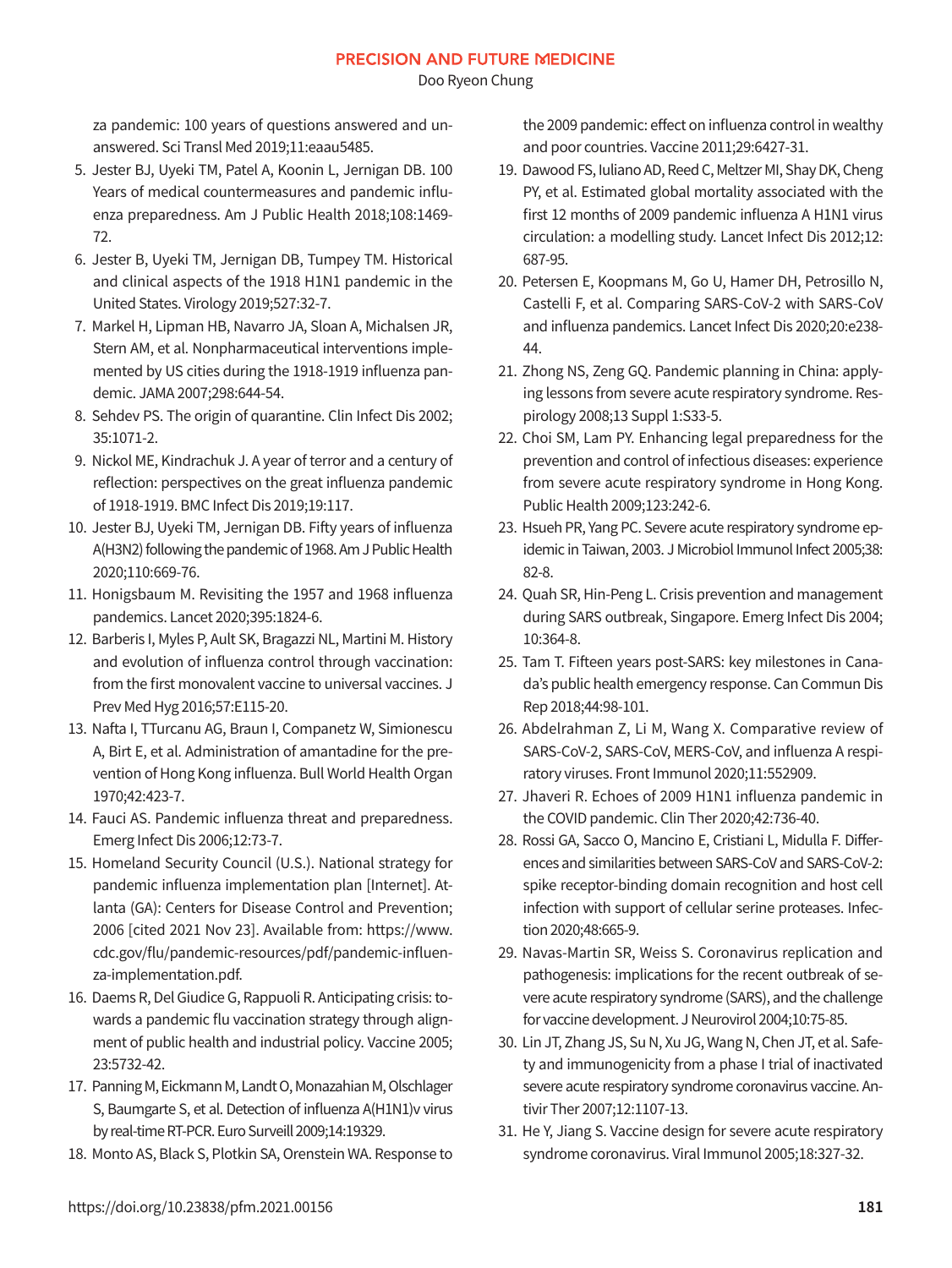Responses to pandemics

- 32. See RH, Zakhartchouk AN, Petric M, Lawrence DJ, Mok C, Hogan RJ, et al. Comparative evaluation of two severe acute respiratory syndrome (SARS) vaccine candidates in mice challenged with SARS coronavirus. J Gen Virol 2006;87(Pt 3):641- 50.
- 33. Pogrebnyak N, Golovkin M, Andrianov V, Spitsin S, Smirnov Y, Egolf R, et al. Severe acute respiratory syndrome (SARS) S protein production in plants: development of recombinant vaccine. Proc Natl Acad Sci U S A 2005;102:9062-7.
- 34. Wang J, Yang H, Wang H. The evolution of China's international aviation markets from a policy perspective on air passenger flows. Sustainability 2019;11:3566.
- 35. Zhu P, Guo Y. The role of high-speed rail and air travel in the spread of COVID-19 in China. Travel Med Infect Dis 2021; 42:102097.
- 36. Zhou F, Yu T, Du R, Fan G, Liu Y, Liu Z, et al. Clinical course and risk factors for mortality of adult inpatients with COVID-19 in Wuhan, China: a retrospective cohort study. Lancet 2020; 395:1054-62.
- 37. Lefrancq N, Paireau J, Hoze N, Courtejoie N, Yazdanpanah Y, Bouadma L, et al. Evolution of outcomes for patients hospitalised during the first 9 months of the SARS-CoV-2 pandemic in France: a retrospective national surveillance data analysis. Lancet Reg Health Eur 2021;5:100087.
- 38. Romani G, Dal Mas F, Massaro M, Cobianchi L, Modenese M, Barcellini A, et al. Population health strategies to support hospital and intensive care unit resiliency during the COVID-19 pandemic: the Italian experience. Popul Health Manag 2021;24:174-81.
- 39. Lee SH, Park SY, Seon JY, Jeon WH, Nam SI, Park JH, et al. Intensive care unit capacity and its associated risk factors during the COVID-19 surge in the Republic of Korea: analysis using nationwide health claims data. Risk Manag Healthc Policy 2020;13:2571-81.
- 40. Iezadi S, Azami-Aghdash S, Ghiasi A, Rezapour A, Pourasghari H, Pashazadeh F, et al. Effectiveness of the non-pharmaceutical public health interventions against COVID-19: a protocol of a systematic review and realist review. PLoS One 2020;15:e0239554.
- 41. Mendez-Brito A, El Bcheraoui C, Pozo-Martin F. Systematic review of empirical studies comparing the effectiveness of non-pharmaceutical interventions against COVID-19. J Infect 2021;83:281-93.
- 42. Xylogiannopoulos KF, Karampelas P, Alhajj R. COVID-19 pandemic spread against countries' non-pharmaceutical interventions responses: a data-mining driven comparative study. BMC Public Health 2021;21:1607.
- 43. Pincombe M, Reese V, Dolan CB. The effectiveness of national-level containment and closure policies across income levels during the COVID-19 pandemic: an analysis of 113 countries. Health Policy Plan 2021;36:1152-62.
- 44. Gokmen Y, Baskici C, Ercil Y. Effects of non-pharmaceutical interventions against COVID-19: a cross-country analysis. Int J Health Plann Manage 2021;36:1178-88.
- 45. Ahmad T, Haroon, Baig M, Hui J. Coronavirus disease 2019 (COVID-19) pandemic and economic impact. Pak J Med Sci 2020;36:S73-8.
- 46. Verma P, Dumka A, Bhardwaj A, Ashok A, Kestwal MC, Kumar P. A statistical analysis of impact of COVID19 on the global economy and stock index returns. SN Comput Sci 2021;2:27.
- 47. Sjodin H, Johansson AF, Brannstrom A, Farooq Z, Kriit HK, Wilder-Smith A, et al. COVID-19 healthcare demand and mortality in Sweden in response to non-pharmaceutical mitigation and suppression scenarios. Int J Epidemiol 2020; 49:1443-53.
- 48. Mujica G, Sternberg Z, Solis J, Wand T, Carrasco P, Henao-Martinez AF, et al. Defusing COVID-19: lessons learned from a century of pandemics. Trop Med Infect Dis 2020;5: 182.
- 49. Wang J, Peng Y, Xu H, Cui Z, Williams RO 3rd. The COVID-19 vaccine race: challenges and opportunities in vaccine formulation. AAPS PharmSciTech 2020;21:225.
- 50. Frederiksen L, Zhang Y, Foged C, Thakur A. The long road toward COVID-19 herd immunity: vaccine platform technologies and mass immunization strategies. Front Immunol 2020;11:1817.
- 51. Polack FP, Thomas SJ, Kitchin N, Absalon J, Gurtman A, Lockhart S, et al. Safety and efficacy of the BNT162b2 mRNA COVID-19 vaccine. N Engl J Med 2020;383:2603-15.
- 52. Ritchie H, Mathieu E, Rodes-Guirao L, Appel C, Giattino C, Ortiz-Ospina E, et al. Coronavirus pandemic (COVID-19) [Internet]. Our World in Data; 2021 [cited 2021 Nov 23]. Available from: https://ourworldindata.org/coronavirus.
- 53. Ura T, Yamashita A, Mizuki N, Okuda K, Shimada M. New vaccine production platforms used in developing SARS-CoV-2 vaccine candidates. Vaccine 2021;39:197-201.
- 54. Huang HY, Wang SH, Tang Y, Sheng W, Zuo CJ, Wu DW, et al. Landscape and progress of global COVID-19 vaccine development. Hum Vaccin Immunother 2021;17:3276-80.
- 55. Verdecia M, Kokai-Kun JF, Kibbey M, Acharya S, Venema J, Atouf F. COVID-19 vaccine platforms: delivering on a promise? Hum Vaccin Immunother 2021;17:2873-93.
- 56. The McGill COVID19 Vaccine Tracker Team. COVID-19 vac-